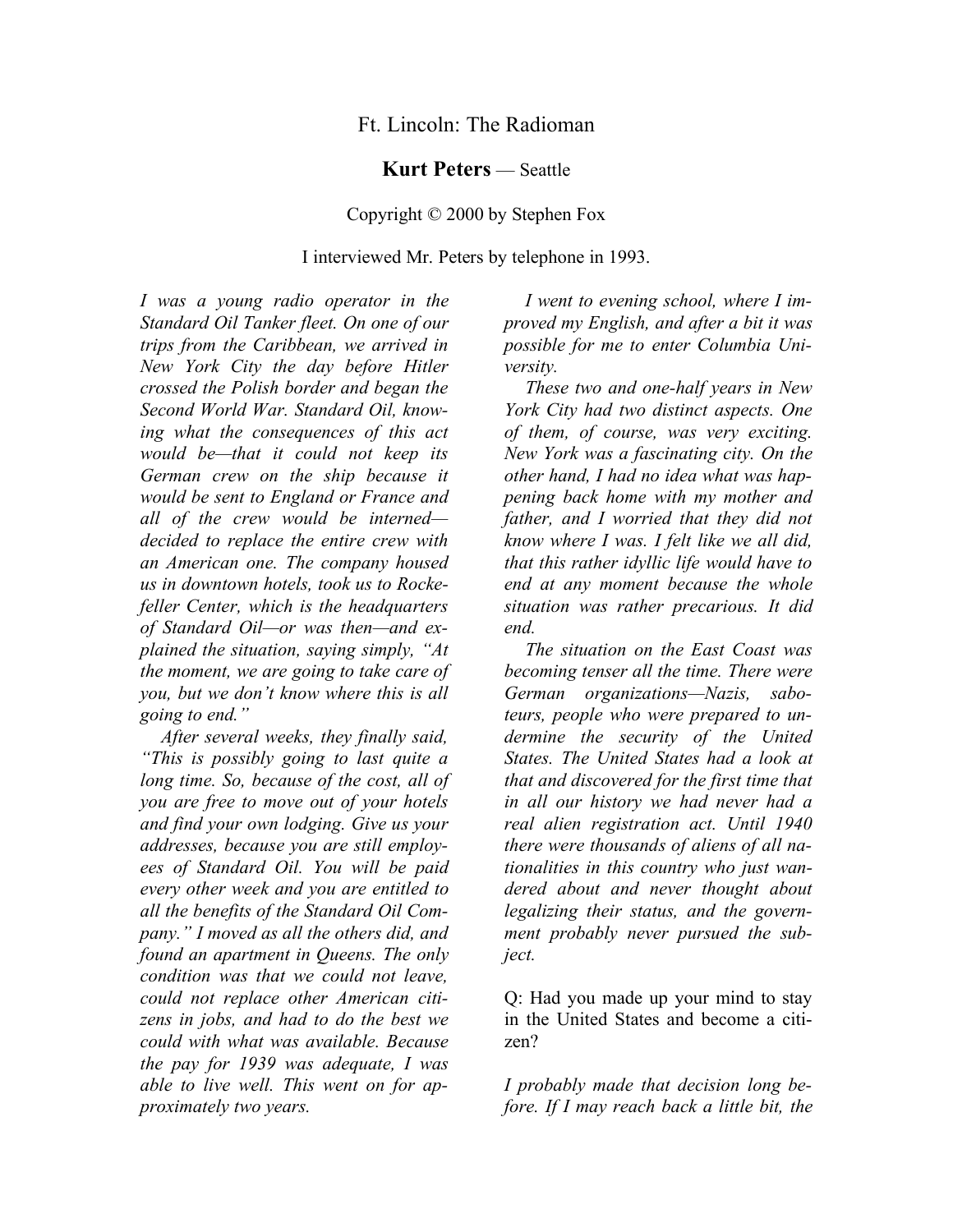*very reason that I was in the tanker fleet was that that might present an opportunity for me to go to America. I had parents whose courage allowed me to learn about democracy and parliamentary procedure. I was not exposed to such things, of course, during my school years and Hitler Youth years in Germany, from 1933 to 1939. My parents, at the very risk of their lives, did set me down and began to educate me in the social and political arenas, about things I had never heard of. So the result of this three- to four-year "education-in-thekitchen" in secret was that my mother and father decided that I should get out from under this if it was at all possible. Growing up in the city of Hamburg, which is a big seaport, it was normal for young men to seek a career that would take them to sea.* 

*In New York I went to various agencies and people—immigration service, the FBI—those who would listen to me. I explained to them that the ultimate purpose of my going to sea in was the possibly I would end up in America. They took all this down, but I was always told that because of my illegal status in this country—no visa, no nothing—I could not begin to make a declaration of intention regarding citizenship. However, these recorded statements helped me later on when, during my Fort Lincoln time, I kept trying to get out. At the hearings, which resulted in my release two years after internment, they had all that on paper. They said, "The reason that you made those statements before you were in Ft. Lincoln helped you a great deal."* 

*Ellis Island was a bad experience, and they kept us there about a month. I think the reason we were all there was that they decided—with all due respect to our government—that to put us all on* 

*Ellis Island was a good move, but somewhat impetuous. Once they got us there, they probably scratched their heads and said, "Now what the hell are we going to do with them?" They couldn't deport us; we had not offended anything, we were not soldiers, but we had violated a law.* 

*It took them some time to discover this spot in North Dakota: Fort Lincoln. They converted it from an army camp by putting a fence around it and machine gun towers at the corners, preparing it for the arrival of about 175 Germans who had been on the oil tankers. We were the first ones to arrive.*

Q: Were there political differences among the seamen?

*Not among us. We started the camp, which was administrated by the Border Patrol. They were scared to death of us. It was so funny because we had all lived in New York for two and one-half years. Quite a few of us had formed attachments—there were even some married ones and they had become Americanized. All of a sudden, here we were, put into this camp, and I remember the first night we were in the middle of what was then a football field. They had us lined up in blocks of twenty-five, surrounded us with guns at the ready, and one or two of the guys—we all spoke some kind of English—stepped out of line. Well, those Border Patrol guys were nervous, and they probably had been indoctrinated to "Watch these guys" and all this sort of nonsense. However, it didn't take them very long to catch on that what they had been told was not that serious.* 

*The crews were put in the brick buildings; the officers lived in barracks that are no longer there. Since I was a radio operator, I was considered an officer, not that it's important, but at the time it*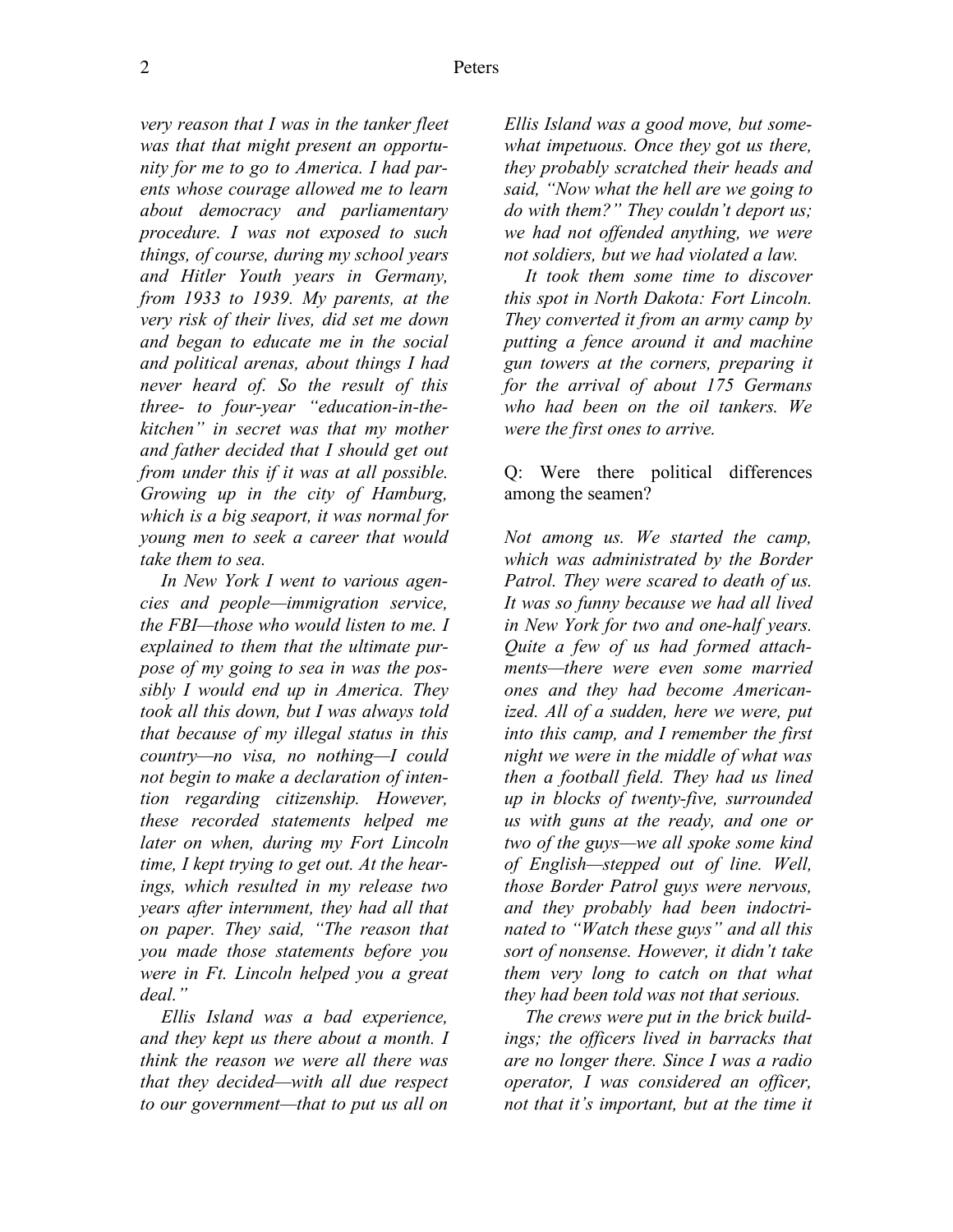*was. The Germans soon had little gardens with flowers and vegetables. Out of the people who were interned, only a very small group did nothing. Some of them were just plain lazy, and all they wanted to do was play cards. And some of them, the "ultra" ones, felt that if you lifted one finger—grew a flower, grew a carrot, grew a potato, raked the garden—you would help the American effort. I began publishing a weekly newspaper, the* Bismarck Echo*. That was my baby.* 

*The administration said that if you grew as many vegetables of your own as you could, your diet would be that much better and it would help them in the kitchen. So I wrote an editorial and encouraged this and I got hell for it because I was helping the American war effort. Yeah!* 

*The whole character of the camp changed instantly when all the other German crews arrived. When we were there alone, the Standard Oil people, we ran the whole camp on a democratic basis. We elected a camp commander and a committee, of which each member was representing certain interests. In my case, I was representing education. Another was recreation. I ran a weekly newspaper, as I mentioned; I ran the library; I taught twelve English classes; and I was busy, which was the best thing I could do, of course. We had an entire educational academy. The mates taught navigation and math, and we had French and Spanish. We had an acting theater. We had a full orchestra and a complete choir, and we had programs going all the time.*

*When the others began arriving, things changed. The captain of one of the freighters that I told you had been scuttled was a reserve officer in the German navy. When he walked in he* 

*automatically usurped the position of the one we had elected, who was an elderly, gracious captain with Standard Oil, and he automatically became the camp commander. He was a military man, a Nazi, and there wasn't any debate about it. He walked in and that was it.*

Q: How many of these new crews were there?

*Eventually, several hundred; they outnumbered us rather quickly. The* Columbus's *crew alone was several hundred, and the other two or three freighters must have had forty or fifty crew members each The civilians didn't start arriving until after Pearl Harbor.* 

*They created an entirely new and different camp for the Japanese, also with high fences and barbed wire, in which about a thousand Japanese were housed after Pearl Harbor. We were entirely separated; we never had any connection with each other. We were told they were the very militant Japanese, not the ones who unfortunately were out of the West Coast. Whether they were prepared to do damage or not, I don't know, but they were there and we didn't speak to them. We just saw each other across the road. We saw them in the morning doing their military calisthenics.* 

*The Germans arrived in small groups, sometimes just one person. They came from New York, or wherever they had been picked up, and they mixed with us. In fact, in my barracks, known as "96," there was an elderly gentleman who was very much involved in scientific work in this country. He held forth every night. He was a very elegant type. We didn't particularly take to them, and the Nazis in the camp didn't feel so good about them either because they felt they should*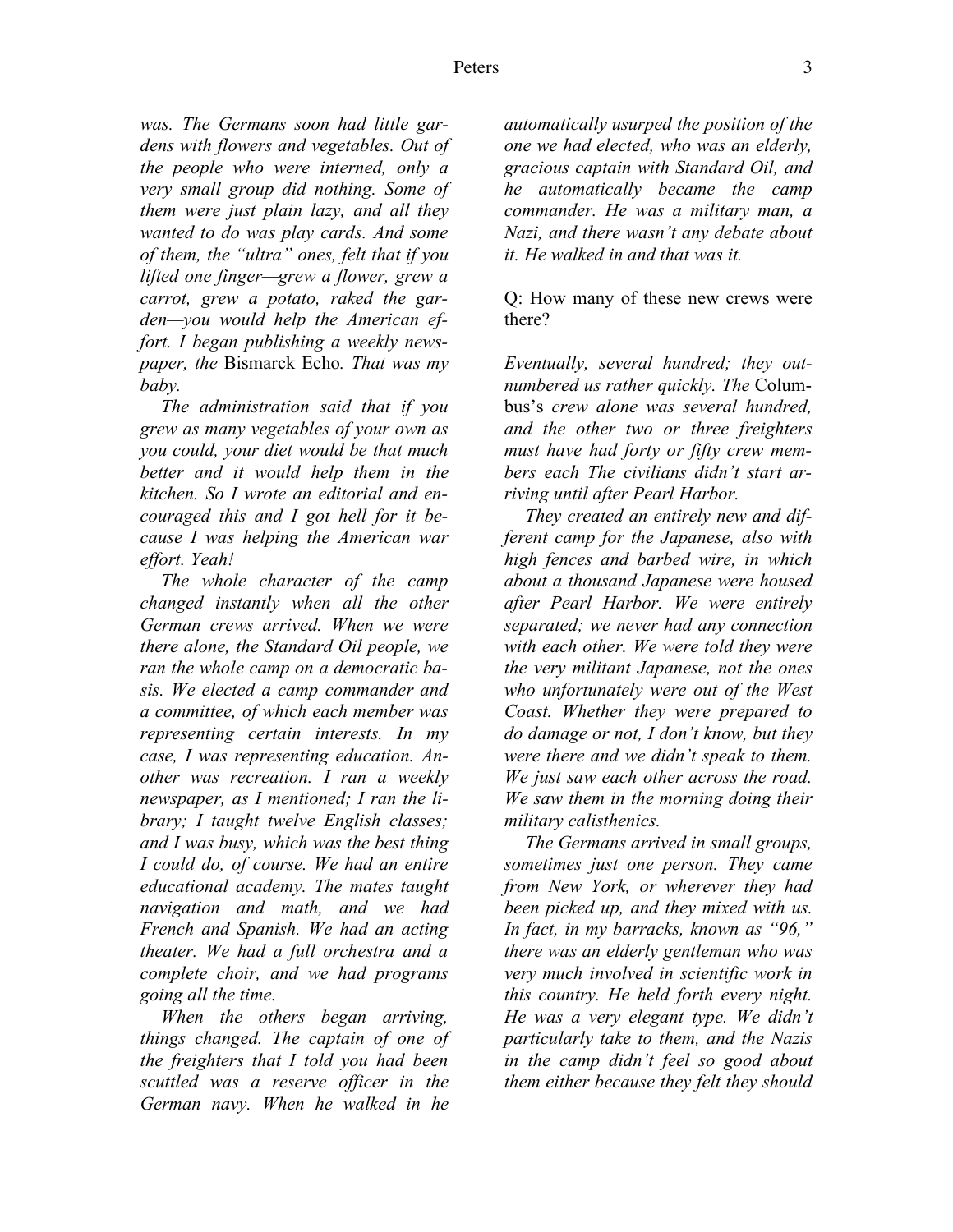*never have left Germany in the first place.* 

*Others, like me, felt that they had been somewhat unfair in making their life in this country. They'd been here a long time, making a good life in this country, never bothering to become citizens, never declaring any loyalty, and the first time there was an opportunity to be anti-American and pro-Hitler, they were. I resented that; I didn't want to talk to them; I felt very strongly about it because I thought it was not justifiable. That caused some tension. We felt that if you're pro-German, go home! You should never have come here in the first place. I would say the majority was of the type that took advantage of this country and then made the turnaround and said Hitler would be good for us. It just made me madder than hell. They made no bones about it, because they felt that inside the camp, outside of the hearing of any Border Patrolman, they would instantly get our sympathy because we were all Germans.*

*The word got around that "Peters is pro-American." I was never actually persecuted, but there was some tension and there were long, long.... Germans are great arguers, and they can have a political argument at four in the morning, even without beer! I defended my position and they defended theirs, but it was primarily a matter of having ideological pursuits, and of course I was twenty-two, very youthful. When you're twenty-two, you know it all. The majority was harmless. They weren't going to blow up any bridges; they just talked too much. It was an attitude that I didn't think was proper.* 

*Everything fell into a routine. I ran the newspaper, taught English, and wrote a thousand letters to senators and people like that. I told them my story* 

*about being interested in becoming part of the country, and that this had been a serious intent of mine long before events catapulted me into this situation. The result was that I began to get hearings from people who came out of Washington and asked a thousand questions. They contacted the people I had known in New York who might be character references. Finally I got a very short notice that, "Based on the information we now have, you are paroled as of June 1943," under the condition that I not leave the area, and that I have somebody who would vouch for my behavior and my good character.* 

*You've been in a camp looking at a city from three miles away. Now, how do you get a job? I joined the millions of people who write letters to the editor. I laid out my story. The next day the publisher of the* Bismarck Tribune *and her manager came out and interviewed me. We sat for three hours; they tested me, looked me over. I told them all about my background, my mother and father, and how I got to Ft. Lincoln. They said, "We will not only vouch for you to the government every six months, we will give you a job." With that taken care of, I left the camp and went into the town of Bismarck. The following Monday I began work at the* Tribune*.* 

*The first night I went to a hotel. I'm a very private person by nature, and what I suffered more from in camp was not the deprivation or anything like that, but no privacy. Living with twenty-six men in a barrack day and night was, for me, difficult. So the first joyful thing I did, I got a room, locked the door, put my feet on the windowsill, and just sat there, knowing that nobody could open the door and nobody could interfere with my thoughts or whatever! I don't know whether that's easy to understand for someone who's*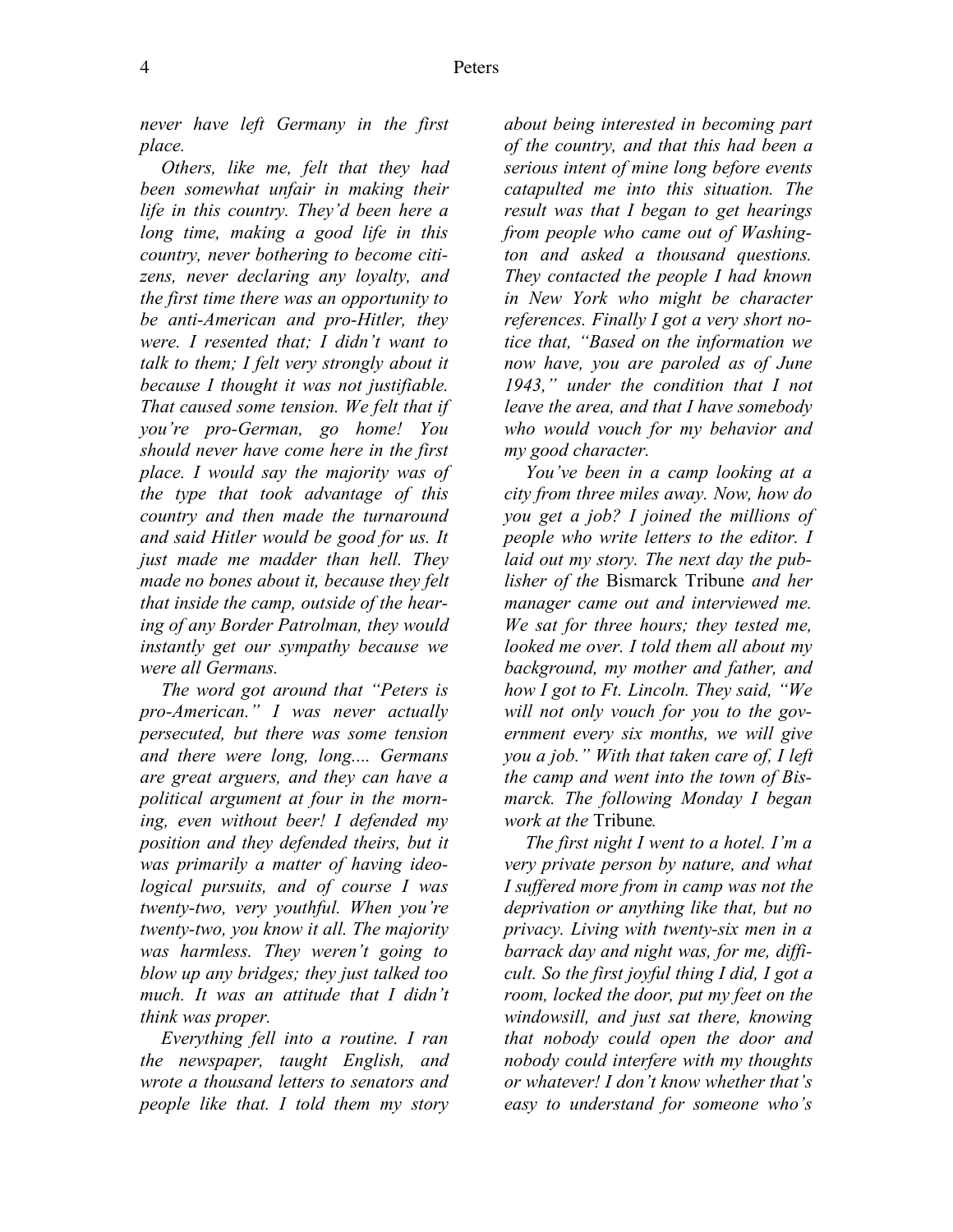*never gone through this, but just the idea that, I'm my own man, I'm private, it is quiet.*

*I was rather nervous about what people in town would feel about me. It was a much smaller city at that time—about twenty thousand—and everybody knew everybody. All the young men are gone, I'm obvious, and I am wondering what the prejudice might be. I got this rather nice apartment on Mandan Street, and the son of the lady who rented it to me was a first lieutenant, then fighting in Germany. She took me in like a son, knowing all about me. She was one of those motherly types who said, "This is my place and now it's your place." That's something you don't forget. She could have said, "No Nazi in MY house. My son is fighting those Nazis. He could die and here you are!" Germany was winning the war at that time. We seem to forget that now. But that never happened, in spite of all my fears. In fact, it wasn't a week or so before I had all kinds of dinner invitations from people who were curious. I will never forget their graciousness.* 

*I got a call that there was a group of gentleman at the Paterson Hotel, who wanted to see me, so I went over there. "You want to become a citizen?"* 

*"Yes."* 

*"How serious are you?"* 

*"Very serious."* 

*"OK, we can help you. We will take you to Washington D.C., put you through a school for six weeks, give you ten thousand dollars and make you a citizen overnight."* 

*"Why this?"* 

*"We're training you as one who can help the American effort. We can't all be frontline soldiers and you have all the qualifications and all the talents of someone who can do a lot of good work* 

*behind the lines; that's where we will parachute you. You speak the language, you know about radio, you act normally as a German, and you can gather a lot of information that we desperately need. On the other hand, you have got to understand that if you get caught we've never heard of you."* 

*That's the way they put it. I was still nervous and intimidated. One of them had a uniform with all kinds of stuff on the front. The other two were very impressive gentlemen in impressive suits. I was young and nervous, and certainly not very secure. My English was halting. I was awestruck and afraid. I walked out of there, saying, "I can't give you an answer immediately, but I will try."* 

*"We have to know by nine o'clock in the morning. We are flying back to Washington."*

*I was shaky, and I walked the streets for hours and hours: "What am I going to do? On the one hand, of course, the offer sounded like what I wanted. On the other, I did not want to become part of this country under those circumstances, and probably I was a little afraid. I finally ended up with this very gracious lady who was also my employer, and she immediately said, "Let's get General [Herbert L.] Edwards and ask him about it."* 

*We got him out of bed, and he told us that those three people were doing their "jobs." Since then, I have assumed it was the OSS. General Edwards explained to me that although they could intimidate me, and probably would like to have me, "If you do not want to do this you don't have to. They are using their position and their power. They know you are scared, but if you say 'no' they will just drop it." So I went back the next morning and told them and they very curtly said, "You take the conse-*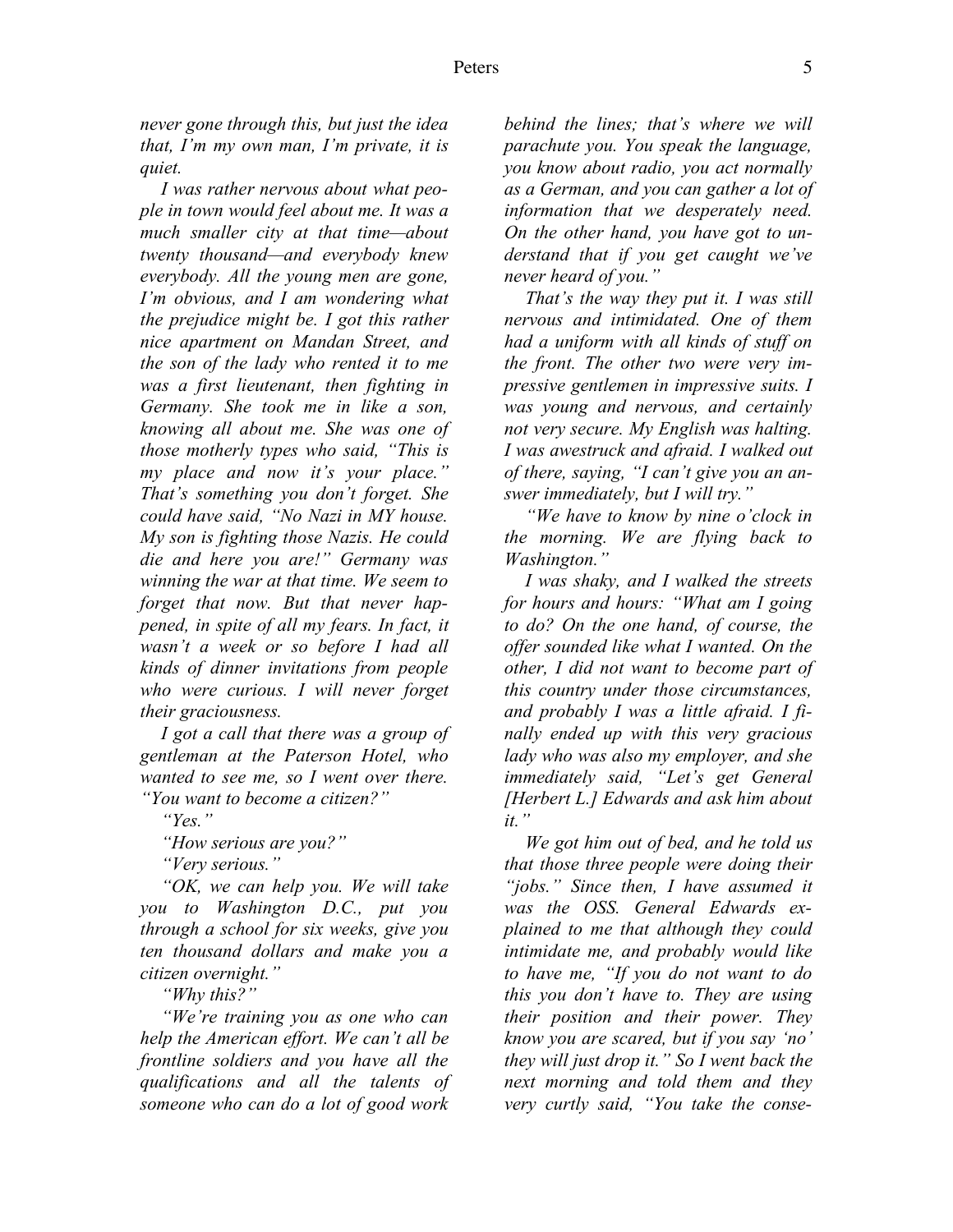*quences." I walked out. That was the end of that!* 

*It did put into my head that this sort of thing could happen again. My whole situation was very tenuous. I never slept very well. Since I was quite serious about citizenship I went to the navy recruiter and said, "I want to join." We had a law at the time where, through service in the armed forces, you could obtain citizenship. They accepted me, but I had to wait for a while until my citizenship could be arranged. One day they called me and said, "You are supposed to go to the courthouse at Sand Point, Idaho, with a couple of witnesses."* 

*I grabbed a couple of my navy friends and we went to Sand Point to the courthouse, where it turned out I was the only citizen prospect. The judge leaned over the bench and said, and I quote, "You're wearing that uniform, so I don't suppose I need to ask you what the United States means to you, do I?" He signed my papers and I became a citizen at ten o'clock in the morning. The two of us had a beer and I went back to the base.* 

*During all these years, there was an occasional letter from my mother, which I got through the Red Cross. So I was able to keep track of my mother and father who lived in an apartment house in Hamburg. You know what they did to Hamburg. Actually they bombed Hamburg for several years, but the great one that everybody knows about was in June 1943, when they killed forty-four thousand women and children, and that's when my mother died and our apartment building was totally destroyed. My father was sixty-five at the time, and they gathered the elderly, skilled men into troops that would go out immediately after an "all clear" and douse fires and save lives. That's what he did throughout the* 

*war, which, as he later told me: "If you want to describe Hell, that was it." He wasn't at home that night; they were stationed in barracks. So when he got there the next day, there was nothing. I lost several cousins during the three or four years of bombings—seventeen of them. All children—all younger than me.* 

*After the war I went back to Bismarck because the people at the* Tribune *had said, "As soon as the war is over you can work here for the rest of your life."* 

*During my Fort Lincoln years, one of the Border Patrolmen, second in command, a man by the name of Bert Fraser, befriended me, as he did everybody. He would come into the compound in the morning and go from one place to another saying, "What can I do for you today? I'm going to town." He would always end up with a long list of things that guys wanted, from toothpaste, to radios, to underwear. He was that kind of a person. He befriended me in particular, and we kept in contact. After the war he was the director of what was known as UNRRA. He was kind of a biggie in Europe, and he said, "I'll find your family." So he took the car up to Hamburg. Being a VIP he walked into the British commander's office and said, "My name is Bert Fraser. My very good friend Kurt Peters has lost his family. Can you help me?" This British VIP, who was in charge of the entire city and state of Hamburg, said, "What is the man's name?"* 

*"Heinrich Peters."* 

*And this guy sat up straight and said, "Heinrich Peters? Come with me."* 

*They went to a workshop. He said, "Is this the Heinrich Peters you are looking for? I have a Heinrich Peters who is a master craftsman. He is building a bedroom for my daughter in London who is getting married." It was my father.*